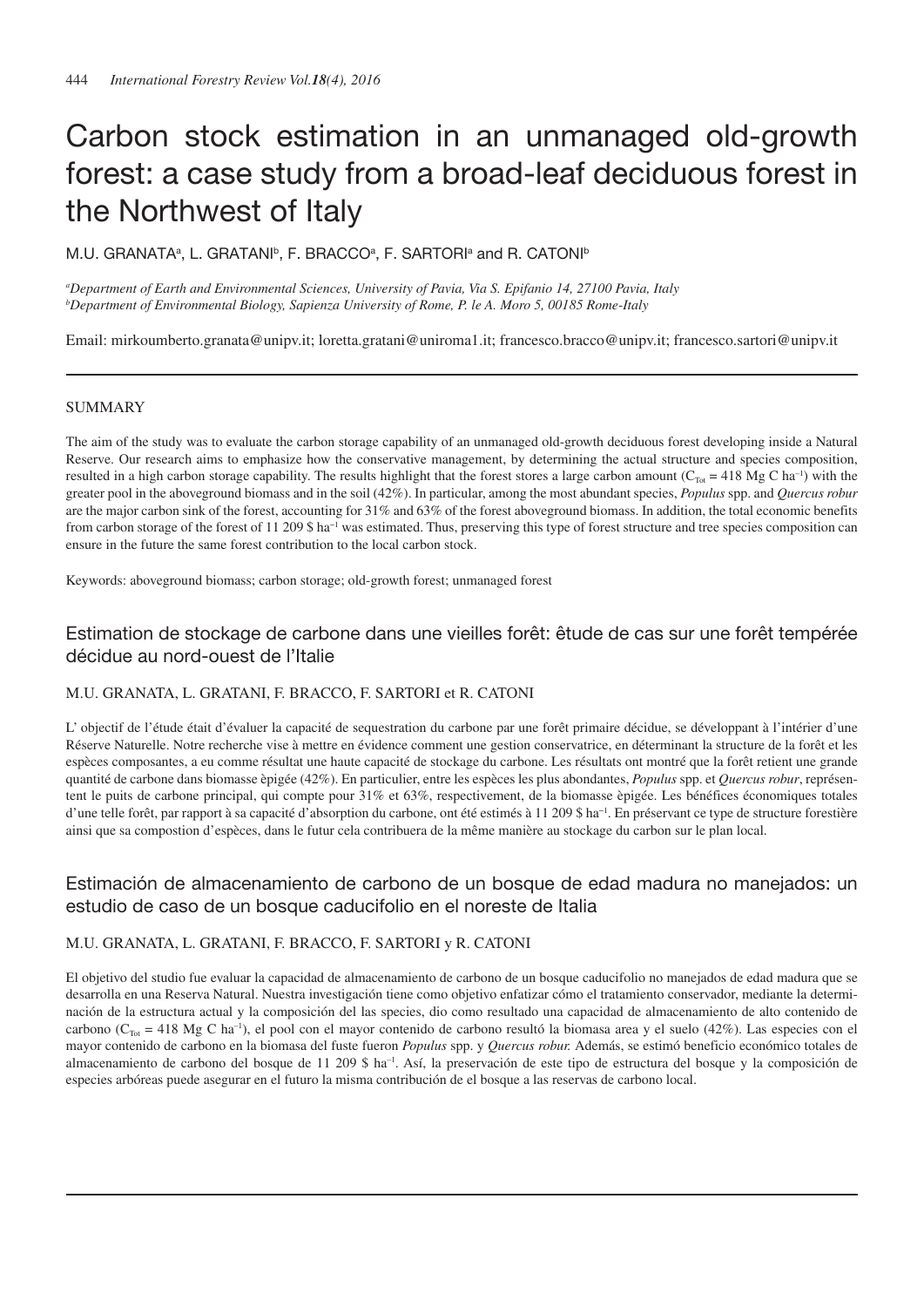#### INTRODUCTION

Forest ecosystems are important components of the global carbon cycle. The Kyoto Protocol (UNFCCC 1997) recognized the role of forests in carbon sequestration to mitigate climate change and encouraged forestation projects and strategies for adapted forest management activities (Brown *et al.* 2002). The Inter-governmental Panel on Climate Change highlights that the forestry sector has one of the greatest potential to reduce atmospheric  $CO<sub>2</sub>$  at a reasonable cost in the next decades, compared to all other mitigation activities (IPCC 2007). In fact, forests contribute to climate change mitigation by removing atmospheric carbon dioxide and storing it in different carbon pools (i.e., biomass, soil, dead organic matter, litter) accounting for 77–82% of the total carbon stocked by the terrestrial vegetation (Garcia-Gonzalo *et al*. 2007). Carbon is accumulated in forests through biomass, dead organic matter, litter and soil while it is released throughout respiration and decomposition (Del Río *et al*. 2008). Forests switch between being a source or a sink of carbon, depending on the succession stage, forest type, disturbance and management activities (Masera *et al.* 2003). The capacity of forests to act as a carbon sink generally decreases with age as respiration begins equal or exceeds net photosynthesis (Odum 1969). However, little evidence exists that this hypothesis holds true for unmanaged forests covering a wide range of age classes due to natural regeneration and canopy structure (Knohl *et al.* 2003). Forest management has an important impact on carbon balance (McGrath *et al*. 2015) and human activities have several direct and indirect influences on forest ecosystems and thus, on carbon sequestration potential (Nabuurs and Schelhaas 2002). In Europe, the total area covered by forests has increased by 25% since 1950 (Fuchs *et al.* 2013) resulting in a 44% forested area of ecological, political and economic importance (Gallaun *et al.* 2010). In particular, the European forests absorb about 10% of the European  $CO<sub>2</sub>$  emission (Cameron *et al.* 2013). There has been a long history of forest exploitation and management in Europe. Thus, the conservation of mature forests is important for the long-term permanence of forest C sinks (Carey *et al.* 2001). In such context, a forested area of 30 million of ha in Europe has been protected with the main objective to conserve the biodiversity and landscape as triggered by the EU's biodiversity policy (Forest Europe *et al.* 2011). In particular, old-growth forests provide a large number of ecosystems services such as biodiversity conservation, carbon reservoir and the opportunity for studying ecological process in undisturbed conditions (Wirth *et al.* 2009). Thus, due to the importance of the forest role in carbon stored and biodiversity conservation, the interest in forested areas has increased in recent years (Parviainen 2005, Kallio *et al*. 2008, Hein 2011). Moreover, carbon stock estimation and knowledges about its distribution in the different compartments (i.e. aboveground, belowground, deadwood, litter and soil) is essential to evaluate the quantity of carbon that is potentially emitted to the atmosphere when natural or human-induced disturbance occurs (Fonseca *et al*. 2012). In this context, the main objective of our research was to evaluate the amount of the total

carbon stocked and its distribution in its compartments in a unmanaged old-growth broadleaf deciduous forest developed inside the Riserva Integrale Bosco Siro Negri (Northwest of Italy). We analyzed the effect of this type of management on the forest carbon stock also considering the plant species regeneration inside the forest and in the forest boundary.

# MATERIALS AND METHODS

#### **Study area**

The study was carried out in an old-growth deciduous forest developing inside the Riserva Integrale Bosco Siro Negri (45°12′39″N; 09°03′26″E, 74 m a. s. l) in Italy, in the period May–July 2015. The studied forest is one of the few relicts of the original forest which in the past covered the alluvional valley along the Ticino river and where no logging has been carried out since the establishment of the Reserve in 1970 (Sartori 1984, Motta *et al.* 2009, Castagneri *et. al*. 2013). The Reserve is a SIC (IT 2080014 'Bosco Siro Negri e Moriano'). The structure of the forest is that of a typical old-growth closed forest. It is characterized by a mosaic of different sized canopy gaps, decaying logs on the forest floor and dead standing trees. The tree layer has a mean height of 20 m and it is dominated by *Quercus robur* L., *Acer campestre* L., *Robinia pseudoacacia* L., *Ulmus minor* Mill., *Populus nigra* L. and *Populus alba* L. Many trees are more than 100-years old (Castagneri *et al.* 2013). The dominated tree layer is characterized by younger individuals of the dominant species and also by *Corylus avellana* L., *Prunus padus* L. and herbaceous species. The forest tree density is  $237 \pm 100$  stems ha<sup>-1</sup>, the total basal area  $74.5 \pm 24.6$  m<sup>2</sup> ha<sup>-1</sup> and the Leaf Area Index (LAI)  $4.5 \pm 0.3$  (Catoni *et al.* 2015a). The soil nitrogen content (N) is  $0.16 \pm 0.01\%$ , the carbon/ nitrogen content ratio (C/N)  $17 \pm 1$  and the organic matter (SOM) of  $4.4 \pm 0.1\%$ (Catoni *et al*. 2015b).

The climate of the area is characterized by a total annual rainfall of 654 mm most of it falling in autumn and winter. The mean minimum air temperature  $(T_{min})$  of the coldest month (January) is  $-0.2 \pm 1.8$ °C, the mean maximum air temperature (T<sub>max</sub>) of the hottest month (July) 30.1  $\pm$  1.3°C and the mean annual temperature  $(T_m)$  13.7  $\pm$  8.2 °C. Floods occurred sporadically every 5–10 years during the last 40 years, with water levels up to 1.50 m height in the forest during exceptional events (Motta *et al*. 2009, Castagneri *et al.* 2013). On average, groundwater level is around –4.50 m in winter reaching  $-3.50$  m in summer due to irrigation in the surrounding area. During the study period, total rainfall was 257 mm,  $T_m$  21.0  $\pm$  4.9°C and  $T_{max}$  (July) 32.8  $\pm$  2.5°C (Lombardia Regional Agency for Environmental Protection, Meteorological Station of Pavia, Ponte Ticino SS35, data for the period 2002–2014 and May–July 2015).

#### **Forest measurements**

The forest extension was measured by the QGIS (Geographic Information System) which is a tool for the digital landscape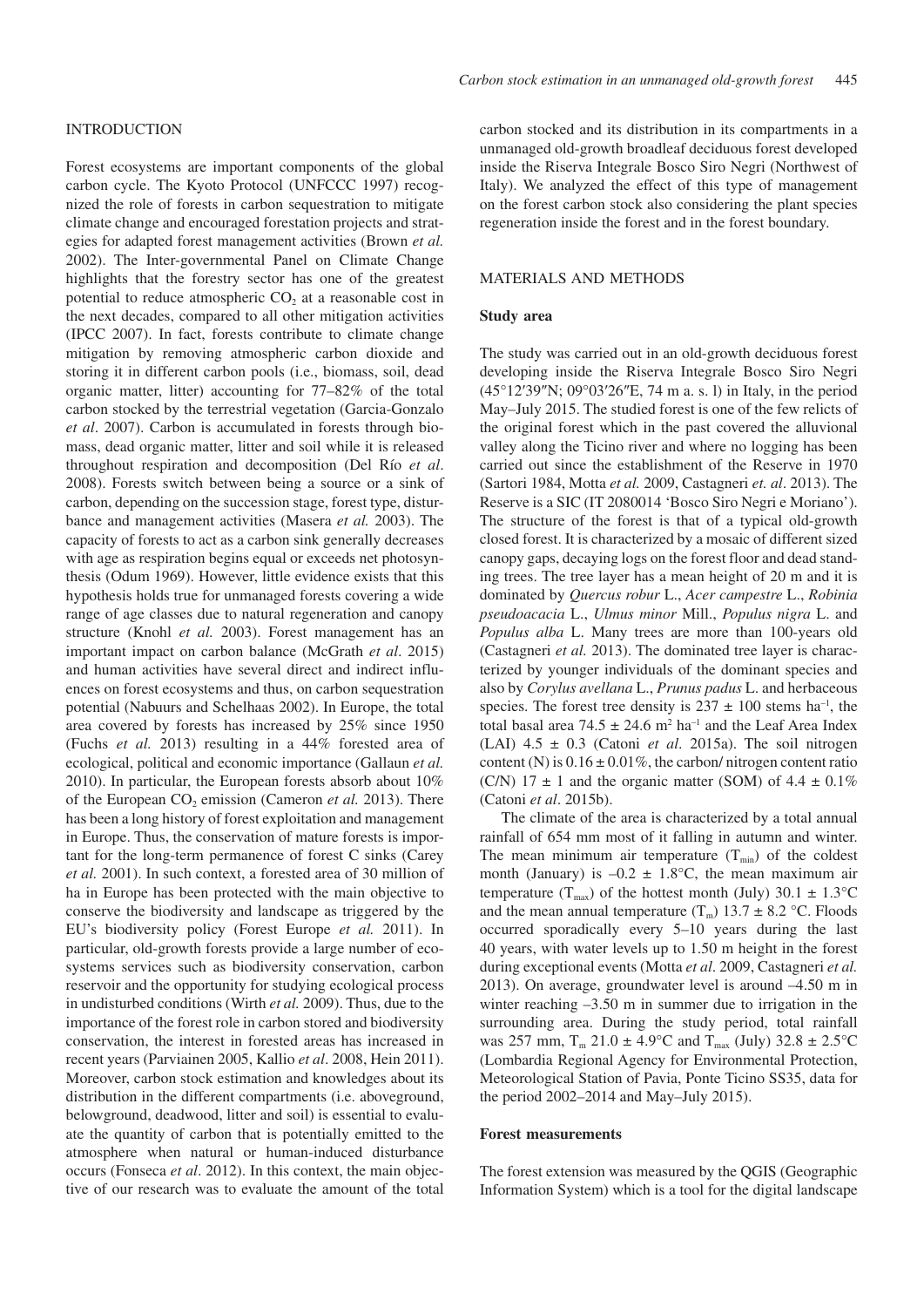exploration proving the necessary functions for spatial data collection, management, analysis and representation.

Forest measurements were carried out on 10 randomly sample areas (500 m<sup>2</sup> each, according to Gallaun *et al.* 2010). The following species were considered: *A. campetre*, *C. avellana*, *Crateagus monogyna* L., *P. alba*, *P. nigra*, *P. padus*, *Q. robur*, *R. pseudoacacia* and *U. minor*. Trees with a diameter greater than 5 cm (Tabacchi *et al*. 2011) and in a good condition (i.e. percentage of branch dieback in crown between 1% and 10%, according to Nowak *et al*. (2002) were considered. In particular, tree height (H) was measured by clinometers and diameter at the breast height (dbh) by callipers. The density of the considered species (plants ha–1) was determined in the whole area of the Reserve.

#### **Plant regeneration**

Plant regeneration was measured in 50 randomly selected plots  $(25 \text{ m}^2 \text{ each})$  distributed inside the forest and in the forest boundary (parallel at the forest, at a distance of 5 m from the forest border). Saplings were defined as woody plants between 0.5 and 3 m tall, according to Hall and Swaine (1976).

#### **Microclimate**

Microclimate was measured in June, in the selected plots inside the forest  $(n = 10)$ , in the forest boundary  $(n = 10$  plots) and in the open  $(n = 10$  plots in clearing outside the forest), from 12:00 p.m. to 04:00 p.m. in 4 days with comparable weather conditions and without clouds (the same plots used for plant regeneration were used). The photon flux density (PFD) was measured by a quantum radiometer (LI-189 LI-COR, USA) with a quantum sensor LI-190SA. The photon flux density was measured at soil level below the vegetation both inside the forest (PFD%<sub>I</sub>) and at the forest boundary (PFD<sub>%B</sub>) with the following formula:

#### $\text{PFD}_{\%} = \text{PFD}_{\text{b}} / \text{PFD}_{\text{o}}$

where  $\text{PFD}_b$  was the photon flux density below the vegetation and PFD<sub>o</sub> was photon flux density measured outside the forest. Measurements of irradiance in red light (R, 660 nm), far-red light (FR, 730 nm) and blue spectral bands were carried out with a photometer IL 150 (International Light, U.S.A.) in each of the considered plots. Moreover, the ratio R/FR was calculated in order to quantify the quality of solar radiation (Mitchell and Woodward 1988).

#### **Forest biomass and carbon storage**

The aboveground biomass  $(AB<sub>s</sub>)$  of each species was obtained by allometric equations (Zianis *et al.* 2005, Tabacchi *et al*. 2011) using dbh and H for each species. The forest aboveground biomass  $(AB_F)$  was obtained by summing the product of  $AB_s$  and the related plant density for each of the considered species. The forest belowground biomass  $(BB_F)$ was obtained by multiplying  $AB_F$  and the root/shoot ratio, according to Vitullo *et al.* (2007) and Federici *et al*. (2008).

The forest dead wood biomass  $(DB_F)$  was calculated by multiplying  $AB_F$  by the Dead Factor Conversion (DFC = 0.14, IPCC 2003), according to Vitullo *et al.* (2007) and Federici *et al.* (2008).

The carbon storage in the aboveground  $(C_A)$ , belowground  $(C_B)$  and deadwood  $(C_D)$  biomasses was calculated by multiplying  $AB_F$ ,  $BB_F$  and  $DB_F$  by 0.5, respectively (IPCC 2003). Carbon storage in the litter  $(C<sub>L</sub>)$  and in the soil  $(C<sub>S</sub>)$  was estimated using a linear correlation where  $C_L$  and  $C_S$  were the dependent variables and  $AB_F$  the independent variable, according to Federici *et al*. (2008).

In particular, the relation between litter and aboveground  $C$  ha<sup>-1</sup> was expressed by the following equation:

$$
y = -0.0299AB_F + 9.3665
$$

and the relation between the soil and the aboveground  $C$  ha<sup>-1</sup> was expressed by the following equation:

$$
y = 0.9843AB_{F} + 5.0746
$$

The total forest carbon storage  $(C_{\text{Tot}}, Mg C \text{ ha}^{-1})$  was obtained by summing  $C_A$ ,  $C_B$ ,  $C_D$ ,  $C_L$  and  $C_S$ .

#### **Statistical analysis**

All statistical tests were performed using a statistical software package (PAST, Version 3.10). Differences in the considered traits were determined by the analysis of variance (ANOVA) and the Tukey test for multiple comparisons. Kolmogorov– Smirnov and Levene tests were used to verify the assumption of normality and homogeneity of variances, respectively. Values are reported as mean  $\pm$  standard error (S.E.).

#### RESULTS

#### **Forest structure and microclimate**

Among the considered species, *U. minor* had the highest density (45 plants ha<sup>-1</sup>), followed by *Q. robur* (40 plants ha<sup>-1</sup>), *R. pseudoacacia* and *C. monogyna* (38 plants ha–1), *A. campestre* (19 plants ha–1), *P. nigra* (17 plants ha–1), *C. avellana* (15 plants ha–1), *P.padus* and *P. alba* (9 plants ha–1).

Plant traits are shown in table 1. *P. nigra* had the highest height and diameter at the breast height (38  $\pm$  8 m and 106  $\pm$ 24 cm, respectively) and *C. avellana* the lowest  $(5 \pm 1 \text{ m and})$  $10 \pm 4$  cm, respectively). The diameter distribution of each of the considered species is shown in figure 1.

The ratio of red to far-red spectral bands (R/FR) were  $0.5 \pm 0.1$ ,  $0.78 \pm 0.2$  and  $1.2 \pm 0.2$ , inside the forest, in the forest boundary and in the open, respectively. Moreover, the photon flux density at soil level inside the forest ( $\text{PFD}_{\%1}$ ) and in the forest boundary (PFD<sub>%B</sub>) were  $0.77 \pm 0.12\%$  and  $1.54 \pm 0.12\%$ , respectively.

#### **Plant regeneration**

Plant regeneration inside the forest and in the forest boundary is shown in table 2. In particular, inside the forest *P. padus*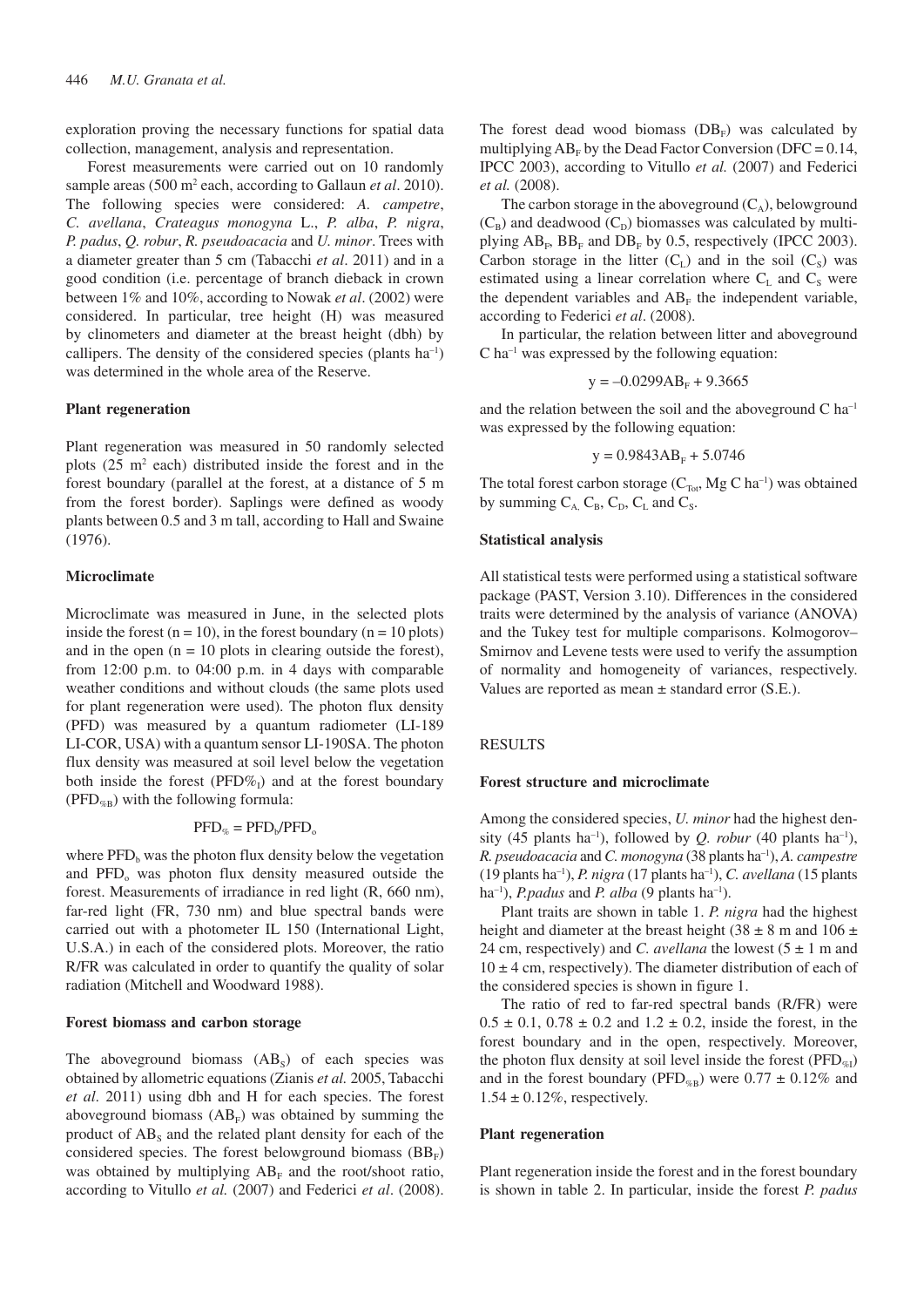TABLE 1 *Structural traits of the considered species; H – plant height, dbh – diameter at breast height. Mean values ± S.E. are shown (n = 100)*

|                      | H          | dbh           |
|----------------------|------------|---------------|
|                      | m          | <sub>cm</sub> |
| Acer campestre       | $10 \pm 5$ | $14 \pm 5$    |
| Corylus avellana     | $5 \pm 2$  | $10 \pm 4$    |
| Crataegus monogyna   | $6 \pm 2$  | $11 + 4$      |
| Popolus alba         | $32 \pm 4$ | $67 \pm 19$   |
| Popolus nigra        | $38 \pm 8$ | $106 \pm 24$  |
| Prunus padus         | $11 \pm 8$ | $16 \pm 7$    |
| Ouercus robur        | $31 \pm 8$ | $73 \pm 22$   |
| Robinia pseudoacacia | $18 \pm 6$ | $25 \pm 8$    |
| Ulmus minor          | $12 \pm 4$ | $17 \pm 7$    |

FIGURE 1 *Presence in percentage of each of the considered species in the five class of diameter at breast height. AC = Acer campestre, CA = Corylus avellana, CM = Crateagus monogyna, PA= Populus alba, PN = Populus nigra, PP = Prunus padus, QR = Quercus robur, RP = Robinia pseudoacacia, UM = Ulmus minor*



showed the highest density (3 000  $\pm$  1 000 saplings ha<sup>-1</sup>) and *C. monogyna* (744  $\pm$  179 saplings ha<sup>-1</sup>) the lowest. In the forest boundary, *R. pseudocacia* had the largest density (1 504  $\pm$  262 saplings ha<sup>-1</sup>) and *P. padus* (18  $\pm$  8 saplings ha<sup>-1</sup>) the lowest.

#### **Forest carbon storage**

The forest aboveground  $(AB_F)$ , belowground  $(BB_F)$ , and deadwood ( $DB_F$ ) biomasses were 348 Mg ha<sup>-1</sup>, 80 Mg ha<sup>-1</sup> TABLE 2 *Plant regeneration (saplings ha–1) in the forest interior and in the forest boundary. Mean ± S.E. are shown (n = 50)*

|                 | Saplings $ha^{-1}$     |                        |
|-----------------|------------------------|------------------------|
|                 | <b>Forest interior</b> | <b>Forest boundary</b> |
| A. campestre    | $1976 \pm 619$         | $300 \pm 58$           |
| C. avellana     | $2.200 \pm 653$        | $50 \pm 10$            |
| C. monogyna     | $744 \pm 179$          | $600 \pm 173$          |
| P. padus        | $3000 \pm 1000$        | $18 \pm 8$             |
| O. robur        |                        | $109 \pm 42$           |
| R. pseudoacacia |                        | $1504 \pm 262$         |
| $U.$ minor      | $2.322 \pm 985$        | $116 \pm 55$           |

TABLE 3 *Proportion in percentage of the species aboveground to the forest above-ground biomass (ABS/ABF%) for each of the considered species*

|                      | $AB_s/AB_{F(%)}$ |
|----------------------|------------------|
| Acer campestre       | 0.31             |
| Corylus avellana     | 0.08             |
| Crataegus monogyna   | 0.23             |
| Popolus alba         | 4.77             |
| Popolus nigra        | 26.8             |
| Prunus padus         | 0.17             |
| Ouercus robur        | 63.0             |
| Robinia pseudoacacia | 3.45             |
| Ulmus minor          | 1.10             |

and 49 Mg ha–1, respectively. The species aboveground biomass contribution to the forest aboveground biomass for each of the considered species is shown in table 3.

The total forest carbon storage  $(C_{\text{Tot}})$  was 418 Mg C ha<sup>-1</sup> to which carbon storage in above-ground  $(C_A)$  and in soil  $(C_S)$ gave the same contribution (42% each), carbon storage in belowground contributed for 10%, in deadwood for 6% and in litter for 1% (Figure 2).

#### DISCUSSION

Carbon stock is associated with plant biomass which, in turn, depends on different factors such as forest management, climate and soil type (van Kooten *et al.* 2004). Moreover, the structure and the species composition contribute to the forest carbon stock. The current tree species composition and structure of the forest under study are the result of the conservative management carried out from the establishment of the Reserve resulting in a high tree density  $(237 \pm 100 \text{ stems ha}^{-1})$ and LAI  $(4.5 \pm 0.3)$ ; Catoni *et al.* 2015a), in the range of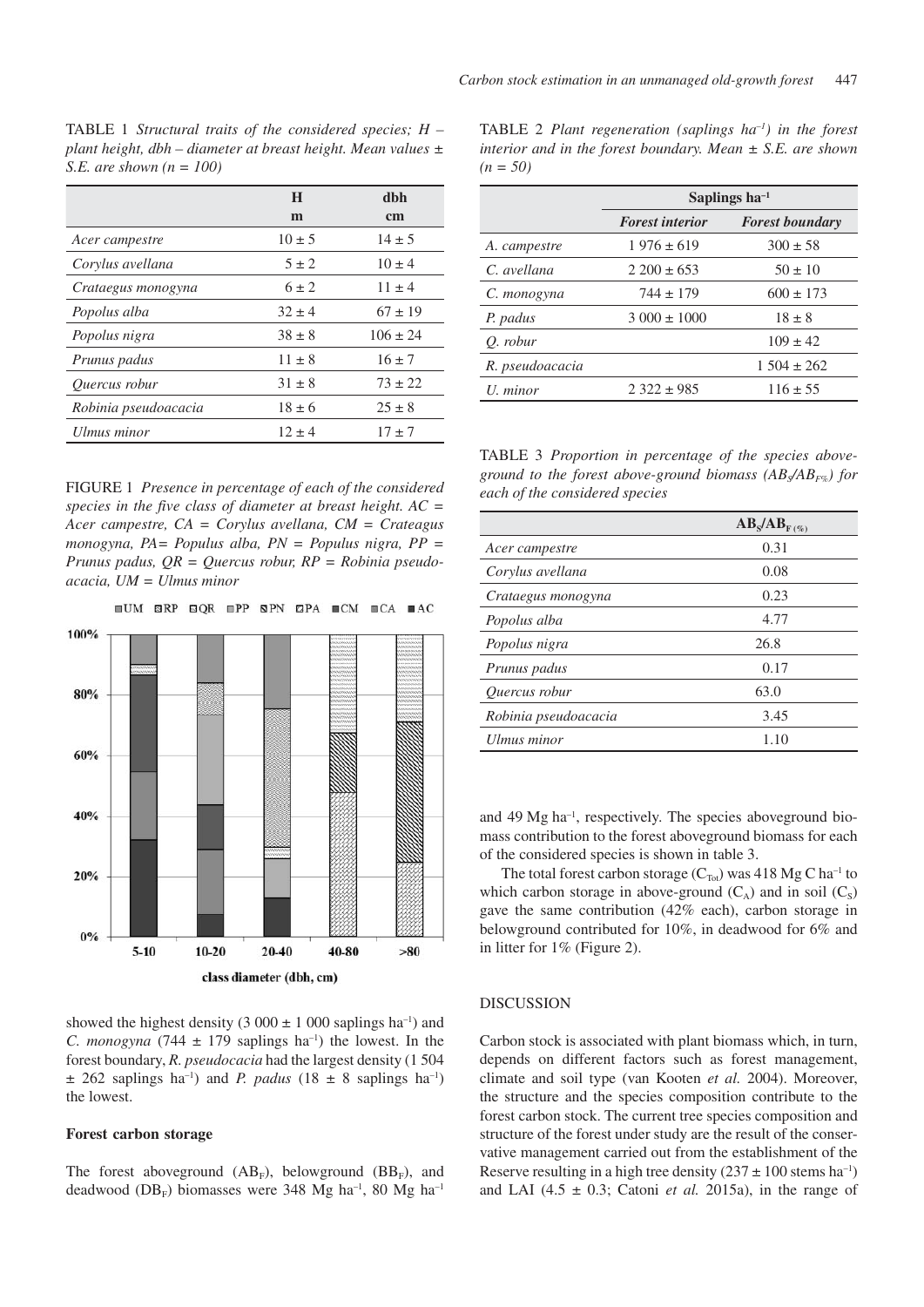FIGURE 2 *Carbon stored for each of the considered forest compartments:*  $C_A$  = *carbon stored in the above-ground biomass;*  $C_B$  = carbon stored in the below-ground biomass;  $C_D$  = carbon stored in deadwood;  $C_L$  = carbon stored in the *litter;*  $C_s =$  *carbon stored in the soil* 



broadleaf deciduous forests in Italy (Gratani and Crescente 2000). The high tree density determines a high light extinction at soil level (i.e. PFD<sub>%I</sub> =  $0.77 \pm 0.12\%$  and R/FR =  $0.5 \pm$ 0.1), which is in the range of the typical close canopy forests (0.5–5%; Chazdon and Percy 1991). This result is related to the dominant tree layer largely constituted by *Q. robur*, *P. nigra* and *P. alba* (height =  $34 \pm 4$  m, mean value). The light amount in the forest understory is considered a crucial factor driving many processes such as understory tree regeneration, seedling survival (Kozlowski *et al.* 1991, Lieffers *et al*. 1999), growth (Page *et al.* 2001) and biomass allocation (Messier and Nikinmaa 2000). Thus, the assessment of available light in forest understory is important for a better understanding of a wide range of different processes (Sonohat *et al.* 2004). In this case, the low light in the forest understory determines a low regeneration of the dominant species. In fact, *Q. robur* and *Populus* spp. require sufficient light penetration and large opening for regeneration (Humphrey *et al.* 2002, Motta *et al.* 2009). In particular, regeneration of *Q. robur* (one of the most important European oak species) has been considered a concern in temperate forests because of the extreme scarcity of established saplings and young trees (Kelly 2002). This is due to competition with other species (i.e. shading and root competition) (Shaw 1974), mechanical smothering (Humphrey and Swaine 1997) and the presence of inhibitory substances by field species (Jarvis 1964). In the forest understory there are also few sapling of *R. pseudoacaia*, a typical shadeintolerant specie (Motta *et al.* 2009, Catoni *et al*. 2015a). This result highlights that the conservative management carried out in the Reserve has contributed to maintain under control the spread of this highly invasive species. On the contrary, *C. avellana*, *U. minor*, *A. campestre* (shade-tolerant species) and other broadleaves (*C. monogyna* and *P. padus*) can successfully regenerate at the low light intensity inside the forest and in the gaps (Motta *et al.* 2009) as confirmed by the large saplings density (2 049  $\pm$  368 saplings ha<sup>-1</sup>, mean value).

The environmental conditions at forest boundaries are intermediate between those in clearings and those inside the forest resulting in a PFD<sub>%B</sub> of 1.54  $\pm$  0.12% and a 56% higher ratio of red to far-red light than the forest interior. Accordingly, the species composition in the forest boundary is characterized mainly by shade-intolerant species, in accordance with the results of Chen *et al*. (1992) for temperate-forests. In fact, our results show the largest sapling density for *R. pseudoacacia* (1 504  $\pm$  262 saplings ha<sup>-1</sup>) and a relatively high sapling number of *Q. robur* (109  $\pm$  42 saplings ha<sup>-1</sup>) in the forest boundary rather than inside the forest. Otherwise, there are few saplings for the typical shade-tolerant species, i.e.  $50 \pm 10$ ,  $300 \pm 58$  and  $116 \pm 55$  saplings ha<sup>-1</sup>, for *C. avellana*, *A. campestre* and *U. minor*, respectively. The different plant regeneration patter in the forest boundary in respect to the interior forest could be seen as the potential forest dynamic if management activities are undertaken. Several type of management, particularly thinning, can modify light solar transmission, which in turn can modify tree growth and development along with other processes such as those involved in plant diversity. Thus, the trees species currently present in the Reserve by fixing  $CO<sub>2</sub>$  *via* photosynthesis and storing the carbon in excess as biomass (Nowak *et al*. 2002) determine a total forest above-ground of 348 Mg ha<sup>-1</sup>, 64% higher than the mean value shown by Saugier *et al.* (2001) for the temperate forests. Among the considered species, *Populus* spp. and *Q. robur* show the higher contribute to the forest aboveground biomass (by 31% and 63%, respectively). The capacity of the species to sequester  $CO<sub>2</sub>$  and then to act as carbon sinks depends on their physiology, growth rate, plant structure and coverage (Nowak *et al.* 2002). In this case, these species are characterized by higher photosynthetic rates (Catoni *et al.* 2015a) and  $AB_s$  values (3 707 and 5 547 Kg, respectively). In particular, the larger diameter at breast height  $(87 \pm 20 \text{ cm and})$  $73 \pm 22$  cm, respectively) highlights that the diameter is the main driver of the biomass accumulation and, in turn, of the species carbon stocked capacity. On the contrary, *R. pseudoacia* despite a relatively higher plant density  $(38 \text{ plants ha}^{-1})$  and a higher photosynthetic rates (Catoni *et al.* 2015a) contributes by 3% to the forest aboveground biomass. This result can be justified by its high growth rate (Mohan *et al.* 2007), due to the negative correlation between relative growth rate and the increased partitioning into non-photosynthetic tissue, as suggested by Shipley and Peters (1990) and resulting in a lower ABS (319 Kg). The other species (*A. campestre*, *C. avellana*, *C. monogyna, U. minor, P. padus, tree density* =  $25 \pm 15$  tree ha<sup>-1</sup>, mean value) contribute less than  $2\%$  to  $AB_F$  due to their lower  $AB_s$  (45  $\pm$  12 Kg, mean value) and diameter at breast height ( $14 \pm 1$  cm, mean value).

The carbon stocked in the above-ground biomass  $(C_A =$ 174 Mg C ha–1) represents the 42% of the total carbon storage by the forest, which is in the range of temperate forests  $(147-377 \text{ Mt C} \text{ ha}^{-1})$  with comparable climatic conditions (Keith *et al.* 2009). Moreover, the carbon stocked by the studied forest is more than 100% higher than that of the Italian Parks (Marchetti *et al.* 2015) confirming that old unmanaged forests can sequester large C amounts.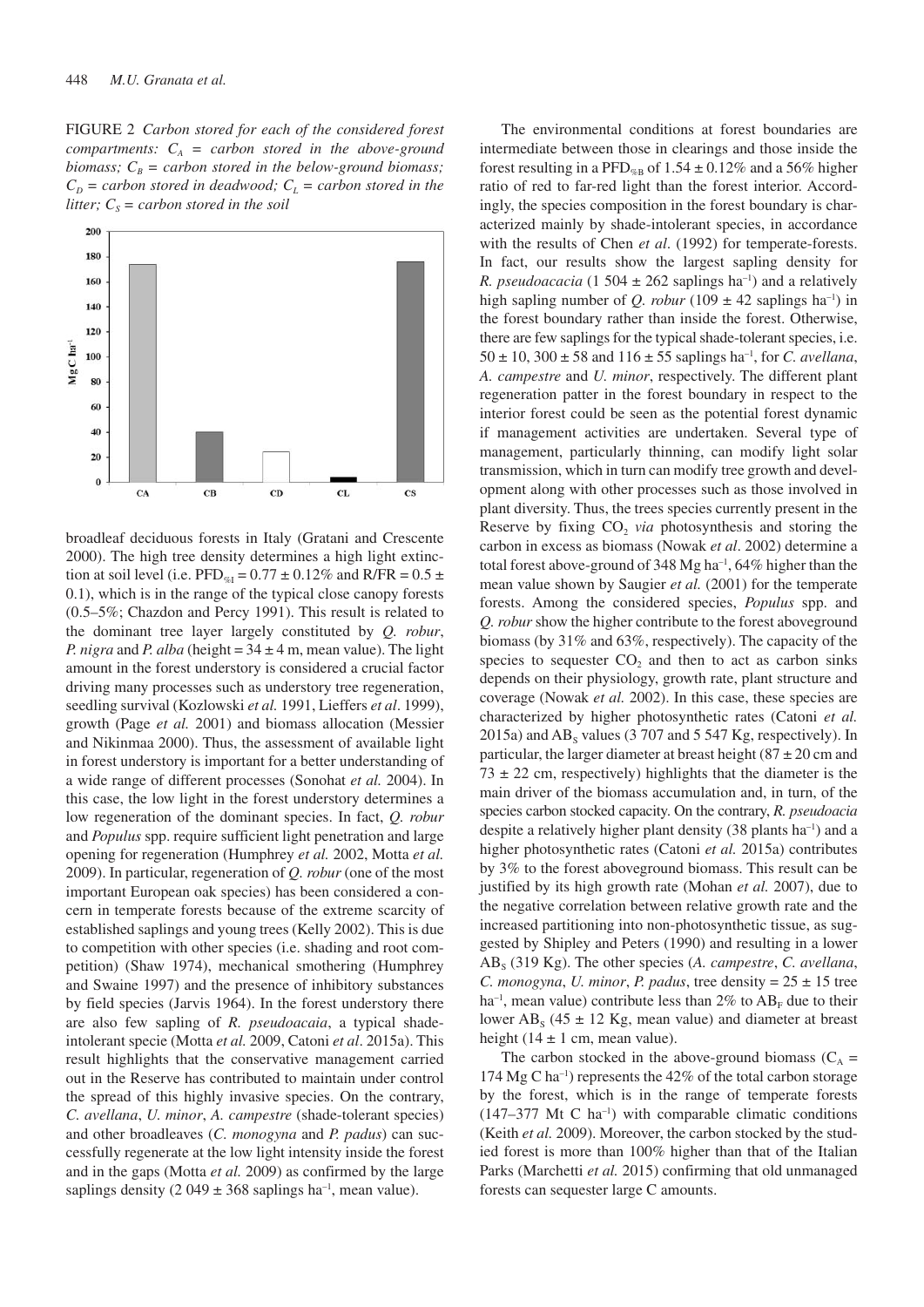In addition, our results highlight an equivalent contribution from the soil carbon pool (by 42%), in accordance with the results of Nabuurs *et al*. (2003) for European forests, indicating a significant sink strength of soils. The turnover of soil organic matter depends on soil composition and climate (Jandl *et al.* 2007) and the larger proportion in soils of temperate forests compared to soils in tropical forests is related to a slower decomposition rates (Gorte 2009). Another aspect which should be considered is the species composition (Jandl *et al.* 2007), tree density and root characteristic (i.e. shallow *vs* deep roots). In particular, the rooting depth is relevant for C because root growth is a most effective way of introducing C into the soil (Vesterdal *et al.* 2002). *Populus* spp. and *Q. robur* largely contribute to the soil C pool for the studied forest due to their well-developed root systems (Wong *et al.* 1985, Rosengren *et al*. 2006). The others compartment belowground, deadwood and litter account for 10%, 6% and 1% to  $C_{\text{Tot}}$ , respectively. In particular, deadwood is a structural and functional element in a forest ecosystem and unmanaged forests typically have more deadwood compared to managed forest (Vandekerkhove *et al*. 2009) providing a resource for plant, animal and fungi. Moreover, the quantity and quality of deadwood provide information on mortality processes and disturbance regime (Castagneri *et al.* 2010) suggesting the degree of forest naturalness and indicating the nearness to the old-growth stage (Winter *et al.* 2010). In the considered forest, a natural disturbance results in the individual-tree death or in small-scale disturbances mainly caused by wind, insects and fungi. The absence of anthropogenic stumps (i.e. a proxy variable of human impact) confirms the high degree of naturalness. Despite litter shows the minor contribution to  $C_{\text{Tot}}$ among the five compartments, it results an important component of the carbon biogeochemical cycle (Zhang *et al.* 2007) being the interface between vegetation and soil (Fonseca *et al.* 2012). The litter layer is, in fact, an important pool of nutrients and organic material and its quantity and quality determines the decomposition rate, which in turn defines the availability and mobility of essential elements influencing the functional processes in the forest ecosystems (Walle *et al.* 2001).

On the whole, the considered forest at an 'advanced' stage of development stores a large C amount  $(C_{\text{Tot}} = 418 \text{ Mg C ha}^{-1})$ with the greater pool in the aboveground biomass and in the soil. Management providing the conservation of carbon stocks in a forest meets with the major climate change mitigation strategies under UNFCCC (United Nations Framework Convention on Climate Change) and assuming a monetary value for stored  $CO_2$  of 0.00334 \$/lb (i.e. 0.00736 \$/kg) (Peper *et al.* 2007) the total economic benefits of carbon storage in this forest amounts to 11 209 \$ ha−1.

In conclusion, this study highlights that the conservative management carried out in this forest can ensure the maintenance of the actual carbon stocked. Thus, our results are an incentive to persist with the conservative management, carried out since the establishment of the Reserve. In fact, considering the plant regeneration potential in the forest boundary compared to the forest interior, it is important to maintain this type of management in the future since creating

gaps could allow a greater regeneration of *R. pseudoacacia* over *Q. robur* and *Populus* spp. (i.e. the major carbon sink). Therefore, preserving this type of forest structure and tree species composition can ensure in the future the same forest contribution to the local carbon stock.

# ACKNOWLEDGMENTS

This work was supported by the 'Natural Reserve Bosco Siro Negri' funded by The Ministry of the Environment and Protection of Land and Sea of Italy.

#### **REFERENCES**

- BROWN, S., SWINGLAND, I.R., HANBURY-TENISON, R., PRANCE, G.T. and MYERS, N. 2002. Changes in the use and management of forests for abating carbon emissions: issues and challenges under the Kyoto Protocol. *Philosophical Transactions of the Royal Society of London* **360**: 1593–1605.
- CAMERON, D.R., VAN OIJEN, M., WERNER, C., BUT-TERBACH-BAHL, K., GROTE, R., HAAS, E., HEUVE-LINK, G.B.M., KIESE, R., KROS, J., KUHNERT, M., LEIP, A., REINDS, G.J., REUTER, H.I., SCHELHAAS, M.J., DE VRIES, W. and YELURIPATI, J. 2013. Environmental change impacts on the C- and N-cycle of European forests: a model comparison study. *Biogeosciences* **10**: 1751–1773.
- CAREY, E.V., SALA, A., KEANE, R. and CALLAWAY, R.M. 2001. Are old forests underestimated as global carbon sinks? *Global Change Biology* **7**: 339–344.
- CASTAGNERI, D., GARBARINO, M., BERRETTI, R., MOTTA R. 2010. Site and stand effects on coarse woody debris in montane mixed forests of Eastern Italian Alps. *Forest Ecology and Management* **260**: 1592–1598.
- CASTAGNERI, D., GARBARINO, M. and NOLA, P. 2013. Host preference and growth patterns of ivy (*Hedera helix* L.) in a temperate alluvial forest. *Plant Ecology* **214**: 1–9.
- CATONI, R., GRATANI, L., SARTORI, F., VARONE, L. AND GRANATA, M.U. 2015a. Carbon gain optimization in five broadleaf deciduous trees in response to light variation within the crown: correlations among morphological, anatomical and physiological leaf traits. *Acta Botanica Croatica* **74**(1): 71–94.
- CATONI, R., GRANATA, M.U., SARTORI, F., VARONE, L. and GRATANI, L. 2015b. *Corylus avellana* responsiveness to light variations: morphological, anatomical and physiological leaf trait plasticity. *Photosynthetica* **53**(1): 35–46.
- CHAZDON, R.L. and PEARCY, R.W. 1991. The Importance of Sunflecks for Forest Understory Plants. *BioScience* **41**(11): 760–766.
- CHEN, J., FRANKLIN, J.F. and SPIES, T.A. 1992. Vegetation response to edge environment in old-growth. *Ecological Applications* **2**: 387–396.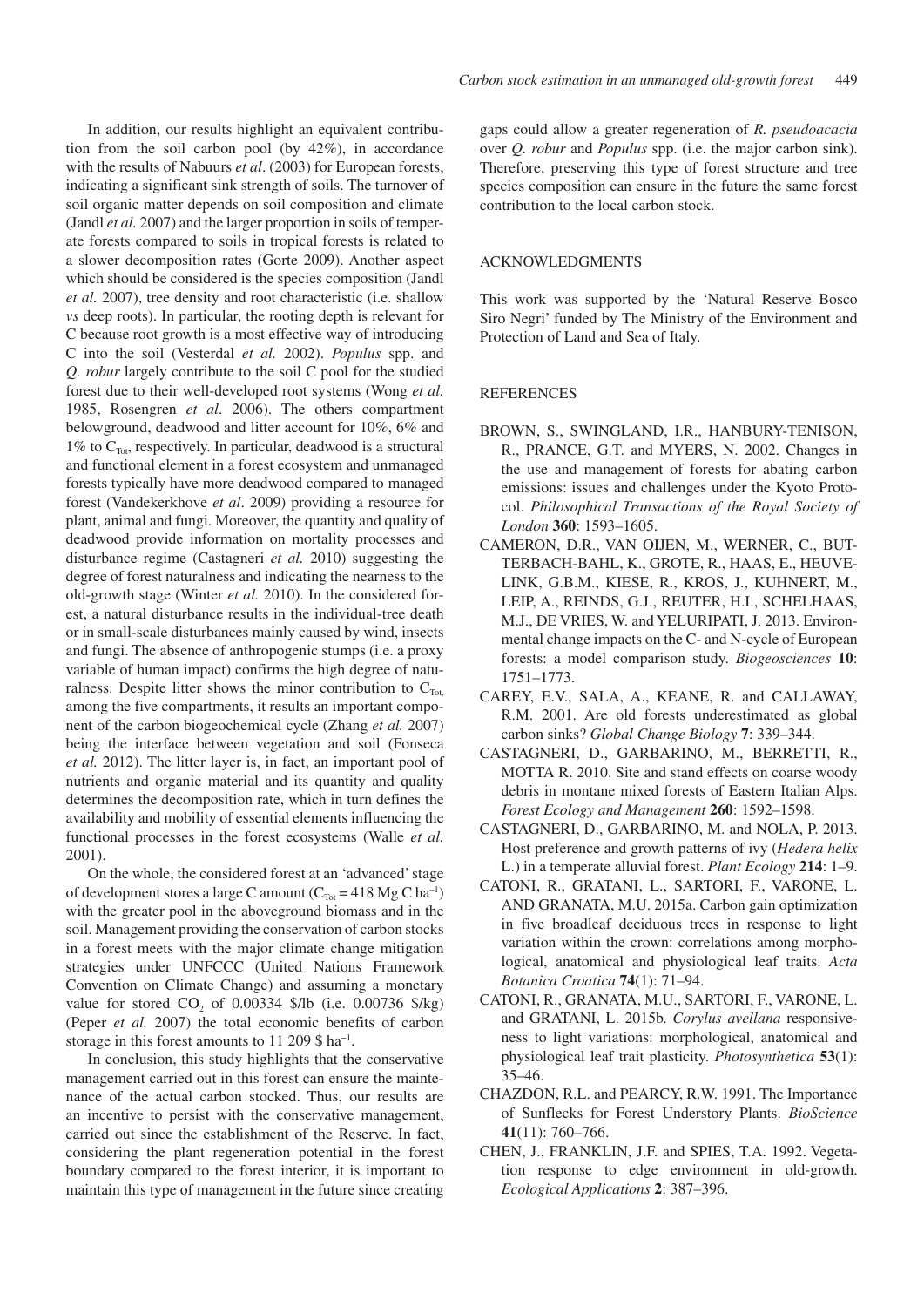- DEL RÍO, M., BARBEITO, I., BRAVO-OVIEDO, A., CA-LAMA, R., CAÑELLAS, I., HERRERO, C. and BRAVO, F. 2008. Carbon sequestration in mediterranean pine forests. In: BRAVO, F. *et al.* (ed.) *Managing forest ecosystems: the challenge of climate change*. Kluwer Academic Publishers, Printed in the Netherlands, pp. 215–241.
- FEDERICI, S., VITULLO, M., TULIPANO, S., DE LAURE-TIS, R. and SEUFERT, G. 2008. An approach to estimate carbon stocks change in forest carbon pools under the UNFCCC: the Italian case. *iForest* **1**: 86–95.
- FONSECA, F., DE FIGUEIREDO, T. and BOMPASTOR RAMOS, M.A. 2012. Carbon storage in the Mediterranean upland shrub communities of Montesinho Natural Park, northeast of Portugal. *Agroforestry Systems* **86**(3): 463–475.
- FOREST EUROPE, UNECE, FAO. 2011. State of Europe's Forests 2011. Status and Trends in Sustainable Forest Management. FOREST EUROPE Liaison Unit Oslo.
- FUCHS, R., HEROLD, M., VERBURG, P.H. and CLEV-ERS, J.G.P.W. 2013. A high-resolution and harmonized model approach for reconstructing and analysing historic land changes in Europe. *Biogeosciences* **10**: 1543–1559.
- GALLUAN, H., ZANCHI, G., NABUURS, G.J., HEN-GEVELD, G., SCHARDT, M. and VERKERK, P.J. 2010. EU-wide maps of growing stock and above-ground biomass in forests based on remote sensing and field measurements. *Forest Ecology and Management* **260**: 252–261.
- GARCIA-GONZALO, J., JÄGER, D., LEXER, M.J., PELTOLA, H., BRICEÑO-ELIZONDO, E. and KEL-LOMÄKI, S. 2007 Does climate change affect optimal planning solutions for multi-objective forest management? *Allgemeine Forst und Jagdzeitung Allg. F. u. J*. *Ztg* **179**: 77–94.
- GORTE, R.W. 2009. Carbon sequestration in forests. In: *Congressional Res. Serv. Rep. for Congress, USA*.
- GRATANI, L. and CRESCENTE, M.F. 2000. Map-making of plant biomass and leaf area index for management of protected areas. *Aliso* **19**: 1–12.
- HALL, J.B. and SWAINE, M.D. 1976. Classification and ecology of closed-canopy forest in Ghana. *Journal of Ecology* **64**: 913–951.
- HEIN, L. 2011. Economic Benefits Generated by Protected Areas: the Case of the Hoge Veluwe Forest, the Netherlands. *Ecology & Society* **16**(2): 13.
- HUMPHREY, J.W. and SWAINE, M.D. 1997. Factors affecting the natural regeneration of *Quercus* in Scottish oakwoods. Part I. Competition from *Pteridium aquilinum*. *Journal of Applied Ecology* **34**: 577–584.
- HUMPHREY, J.W., DAVEY, S., PEACE, A.J., FERRIS, R. and HARDING, K. 2002. Lichens and bryophyte communities of planted and semi-natural forests in Britain: the influence of site type, stand structure and deadwood. *Biological Conservation* **107**: 165–180.
- IPCC 2003. Good Practice Guidance for Land Use, Land-Use Change and Forestry. IPCC Technical Support Unit, Kanagawa, Japan.
- IPCC 2007. Climate change 2007: The physical science basis. In: SOLOMON, S., QIN, D., MANNING, M., CHEN, Z., MARQUIS, M., AVERYT, K.B. *et al*. (ed.) *Contribution of working group I to the fourth assessment report of the intergovernmental panel on climate change*. Cambridge and New York: Cambridge University Press. p. 996.
- JANDL, R., VESTERDAL, L., OLSSON, M., BENS, O., BADECK, F. and ROC, J. 2007. Carbon sequestration and forest management. CAB Reviews: *Perspectives in Agriculture, Veterinary Science, Nutrition and Natural Resources* **2**: 1749–8848.
- JARVIS, P.G. 1964. Interferences by *Deschampsia flexuosa* L. Trim. *Oikos* **15**: 56–78.
- KALLIO, A.M.I., HÄNNINEN, R., VAINIKAINEN, N. and LUQUE, S. 2008. Biodiversity value and the optimal location of forest conservation sites in Southern Finland, *Ecological Economics* **67**: 232–343.
- KEITH, H., MACKEY, B.G. and LINDENMAYER, D.B. 2009. Re-evaluation of forest biomass carbon stocks and lessons from the world's most carbon-dense forests. *PNAS*  **106**: 11635–1164.
- KELLY, D.L. 2002. The regeneration of *Quercus petraea* (sessile oak) in southwest Ireland: a 25-year experimental study. *Forest Ecology and Management* **166**: 207–226.
- KNOHL, A., SCHULZE, E-D., KOLLE, O. and BUCH-MANN, N. 2003. Large carbon uptake by an unmanaged 250-year-old deciduous forest in Central Germany. *Agricultural and Forest Meteorology* **118**: 151–167.
- KOZLOWSKI, T.T., KRAMER, P.J. and PALLARDY, S.G. 1991. The physiological ecology of woody plants, Academic Press, San Diego, CA, p. 657.
- LIEFFERS, V.J., MESSIER, C., STADT, K.J., GENDRON, F. and COMEAU P.G. 1999. Predicting and managing light in the understorey of boreal forests. *Canadian Journal of Forest Research* **29**: 796–811.
- MASERA, O.R., GARZA-CALIGARIS, J.F., KANNINEN, M., KARJALAINEN, T., LISKI, J., NABUURS, G.J., PUSSINEN, A., DE JONG, B.H.J. and MOHREN, G.M.J. 2003. Modeling carbon sequestration in afforestation, agroforestry and forest management projects: the CO2FIX V.2 approach. *Ecological Modelling* **164**: 177–199.
- MARCHETTI, M., SALLUSTIO, L., OTTAVIANO, M., BARBATI A., CORONA, P., TOGNETTI, R., ZAVATTE-RO, L. and CAPOTORTI, G. 2012. Carbon sequestration by forests in the National Parks of Italy. *Plant Biosystems – An International Journal Dealing with all Aspects of Plant Biology* **146**(4): 1001–1011.
- MESSIER, C. and NIKINMAA, E. 2000. Effects of light availability and sapling size on the growth, biomass allocation, and crown morphology of understory sugar maple, yellow birch, and beech. *Écoscience* **7**: 345–356.
- McGRATH, M.J., LUYSSAERT, S., MEYFROIDT, P., KAPLAN, J.O., BUERGI, M., CHEN, Y., ERB, K., GIMMI, U., MCINERNEY, D., NAUDTS, K., OTTO, J., PASZTOR, F., RYDER, J., SCHELHAAS, M.-J. and VALADE, A. 2015. Reconstructing European forest management from 1600 to 2010. *Biogeosciences Discussion* **12**: 5365–5433.